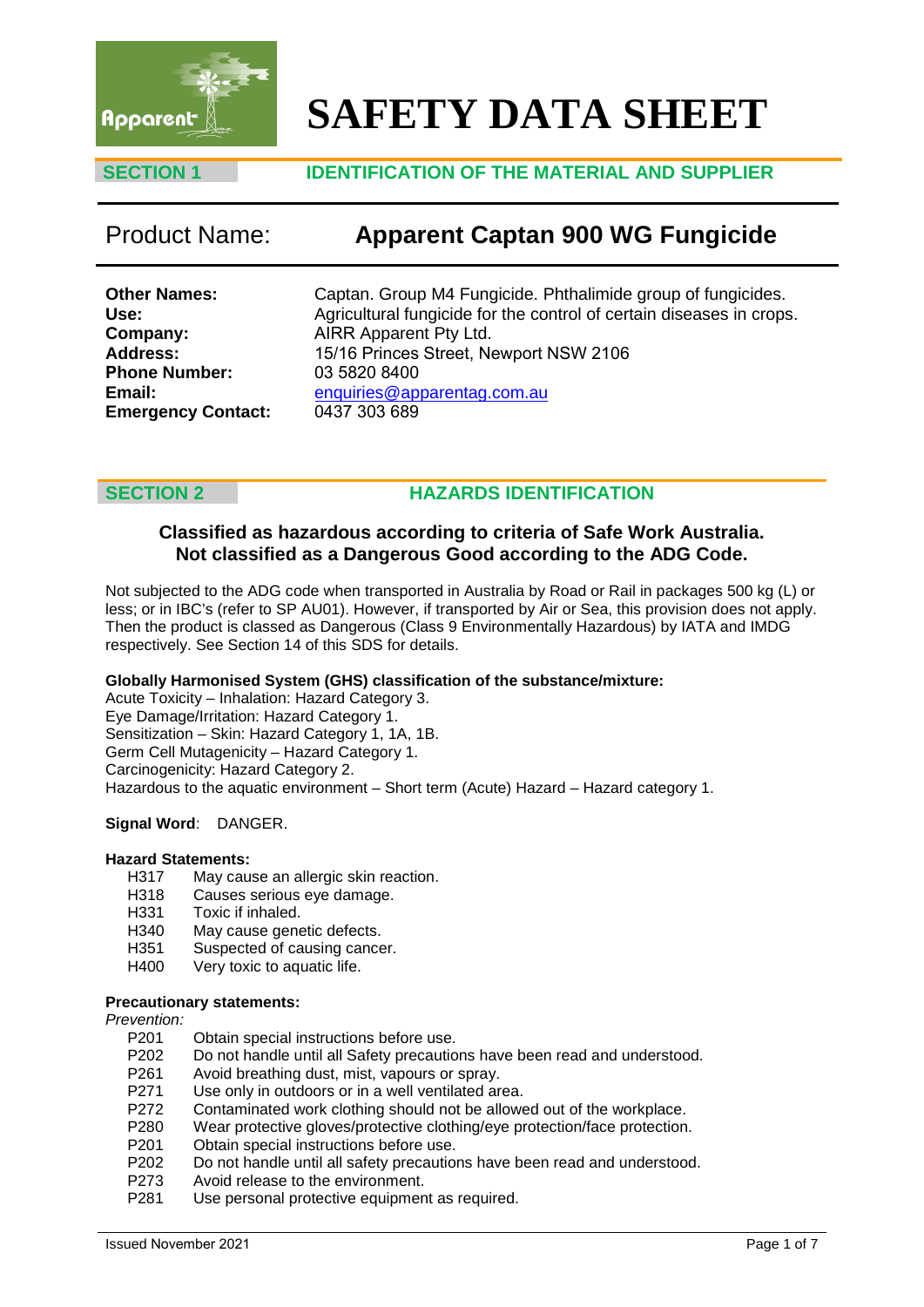### **SECTION 2 HAZARDS IDENTIFICATION** (Continued)

#### *Response:*

| ,,,,,,,,,     |                                                                                               |
|---------------|-----------------------------------------------------------------------------------------------|
|               | P302 + P352 IF ON SKIN: Wash with plenty of soap and water.                                   |
|               | P304 + P340 IF INHALED: Remove victim to fresh air and keep at rest in a position comfortable |
|               | for breathing.                                                                                |
| $P308 + P313$ | If exposed or concerned: Get medical advice/attention.                                        |
| P311          | Call a POISON CENTRE or doctor/physician.                                                     |
| P321          | Specific treatment see Safety Directions on the label.                                        |
| $P333 + P313$ | If skin irritation or rash occurs: Get medical advice/attention.                              |
| P363          | Wash contaminated clothing before reuse.                                                      |
| $P308 + P313$ | IF exposed or concerned: Get medical advice/attention:                                        |
| P391          | Collect Spillage.                                                                             |
|               |                                                                                               |

#### *Storage and Disposal:*

|      | P403 + P233 Store in a well-ventilated place. keep container tightly closed. |
|------|------------------------------------------------------------------------------|
| P405 | Store locked up.                                                             |

# *Disposal:*

Dispose of contents/container in accordance with national regulations.



#### **SECTION 3 COMPOSITION/INFORMATION ON INGREDIENTS**

#### **Ingredients:**

*CHEMICAL CAS NUMBER PROPORTION* Captan 133-06-2 900 g/kg Other ingredients determined not to be hazardous **Balance** Balance

#### **SECTION 4 FIRST AID MEASURES**

#### **FIRST AID**

| Ingestion: | If swallowed do NOT induce vomiting. If poisoning occurs, contact a Doctor or Poisons              |
|------------|----------------------------------------------------------------------------------------------------|
|            | Information Centre. Phone 131 126. Rinse mouth and give plenty of water to drink.                  |
|            | Make every effort to prevent vomit from entering the lungs by careful placement of the<br>patient. |

- **Eye contact:** If in eyes, immediately brush granules away and flush with copious amounts of water until product is removed. Seek medical advice immediately. If irritation persists, seek medical advice.
- Skin contact: If on skin gently brush granules away. Wash skin with soap and water to remove product. Remove contaminated clothing. If irritation occurs and persists see a doctor. Launder contaminated clothing before re-use.
- **Inhalation:** Remove to fresh air and observe until recovered. If effects persist, seek medical advice.

**Advice to Doctor:** No specific antidote. Treat symptomatically.

#### **SECTION 5 FIRE FIGHTING MEASURES**

**Specific Hazard:** There is a very low risk of an explosion from this product if commercial quantities are involved in a fire.

**Extinguishing media:** Not combustible, use extinguishing media suited to burning material. If waterfog or fine water spray is used, ensure all runoff is contained. Contain all runoff.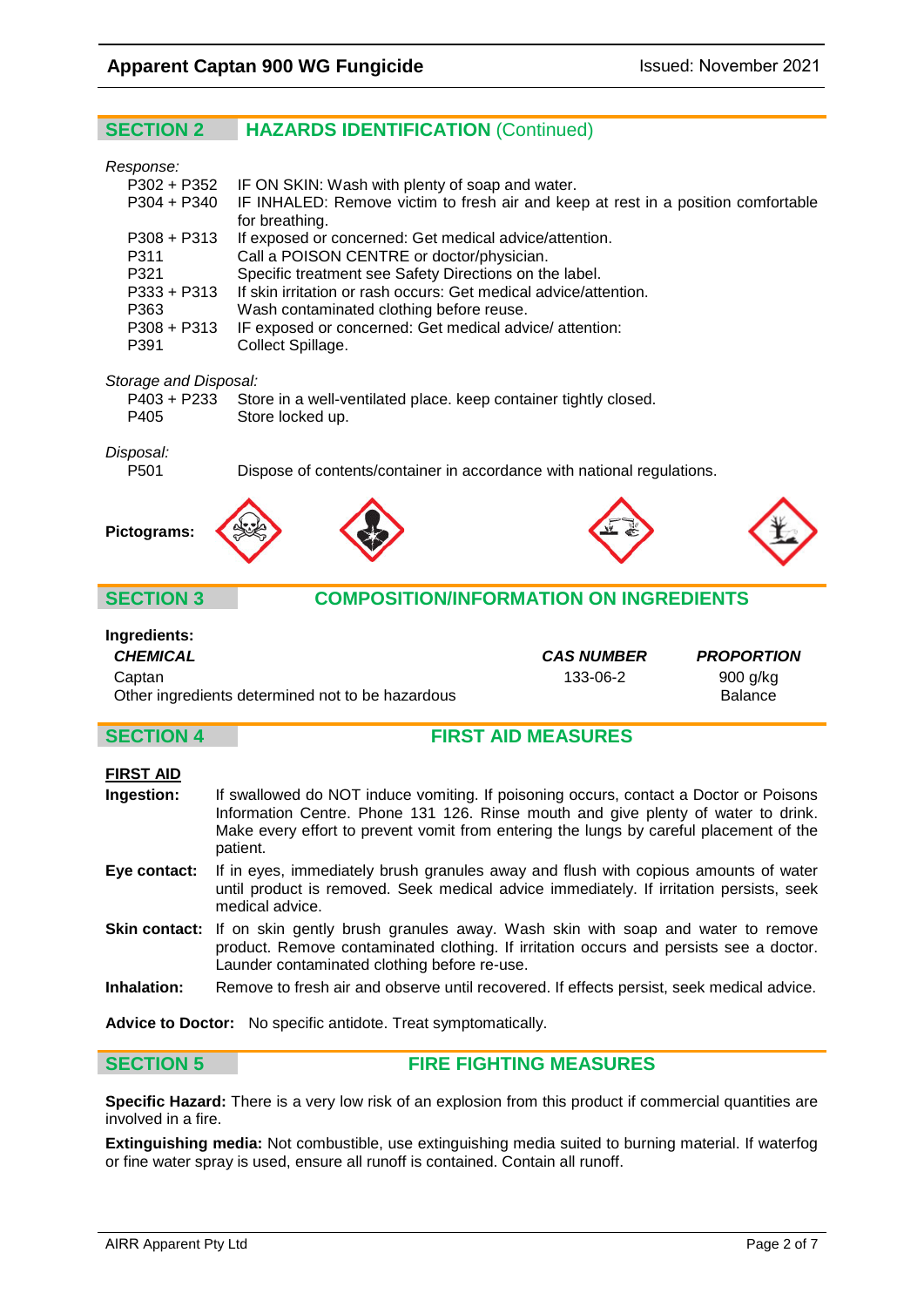### **SECTION 5 FIRE FIGHTING MEASURES** (Continued)

**Hazards from combustion products:** Product will decompose when burnt and will emit toxic and noxious fumes. Firefighters to wear self-contained breathing apparatus and suitable protective clothing if risk to of exposure to vapour or smoke.

**Precautions for fire-fighters and special protective equipment:** Isolate fire area. Evacuate downwind residents. Wear full protective clothing and self contained breathing apparatus. Do not breathe smoke or vapours generated.

### **SECTION 6 ACCIDENTAL RELEASE MEASURES**

**Emergence procedures:** Wear cotton overalls buttoned to the neck and wrist (or equivalent clothing), elbow-length PVC/nitrile gloves and face-shield or goggles. Harmful if inhaled or swallowed. Will damage the eyes. May irritate the skin. May irritate the nose and throat. In the case of spillage, stop leak if safe to do so, and contain spill. Prevent spillage entering drains or watercourses. Contain and absorb spilled material with absorbent material such as sand, clay, cat litter or material such as vermiculite. Collect recoverable product for use as labelled on the product. Vacuum, shovel or pump contaminated spilled material into an approved container and dispose of waste as per the requirements of Local or State Waste Management Authorities. Keep out animals and unprotected persons. Launder protective clothing before storage or re-use.

**Material and methods for containment and cleanup procedures:** To clean spill area, tools and equipment, wash with a solution of soap, water and acetic acid/vinegar. Follow this with a neutralisation step of washing the area with a bleach or caustic soda ash solution. Finally, wash with a strong soap and water solution. Absorb, as above, any excess liquid and add both solutions to the drums of waste already collected.

Do NOT allow spilled product or wash solution to enter sewers, drains, dams, creeks or any other waterways.

### **SECTION 7 HANDLING AND STORAGE**

**Precautions for Safe Handling:** Avoid generating dust. Ensure containers are kept closed until using product. Harmful if inhaled or swallowed. Will damage the eyes. May irritate the skin. May irritate the nose and throat. Avoid contact with eyes and skin. If product or spray in eyes, wash it out immediately with water. Do not inhale dust or spray mist. When opening the container, mixing and loading and preparing spray, wear cotton overalls buttoned to the neck and wrist (or equivalent clothing), elbowlength PVC/nitrile gloves and face-shield or goggles. When using the prepared spray wear cotton overalls buttoned to the neck and wrist (or equivalent clothing) and elbow-length rubber gloves. Repeated exposure may cause allergic disorders. Sensitive workers should use protective clothing. Wash hands after use. After each day's use wash gloves, goggles and contaminated clothing.

**Conditions for Safe Storage:** Store in the closed, original container in a well ventilated area away from children, animals, food, feedstuffs, seed and fertilisers. Do not store for prolonged periods in direct sunlight. Ideally, the product should be stored below 30°C.

### **SECTION 8 EXPOSURE CONTROLS / PERSONAL PROTECTION**

#### **Exposure Guidelines:**

Exposure guidelines have been established for the active ingredient in this product by Safe Work Australia. The exposure standard for captan contains a carcinogen, sensitiser and skin notice.

| <b>Atmospheric Contaminant</b> | <b>Exposure Standard (TWA)</b>   | $STEL$ (mg/m <sup>3</sup> ) |
|--------------------------------|----------------------------------|-----------------------------|
| Captan (Sk Sen*)               | $0.5 \,\mathrm{mag/m^3}$         |                             |
| $TWA = Time-weight Average$    | STEL = Short term Exposure Limit |                             |

The 'Sk' notation refers to the potential for dermal absorption of the material including mucous membranes and the eyes by contact with vapours or direct skin contact.

The 'Sen' notation refers to the potential of the substance can cause a specific immune response in some people. An affected individual may subsequently react to minute levels of that substance.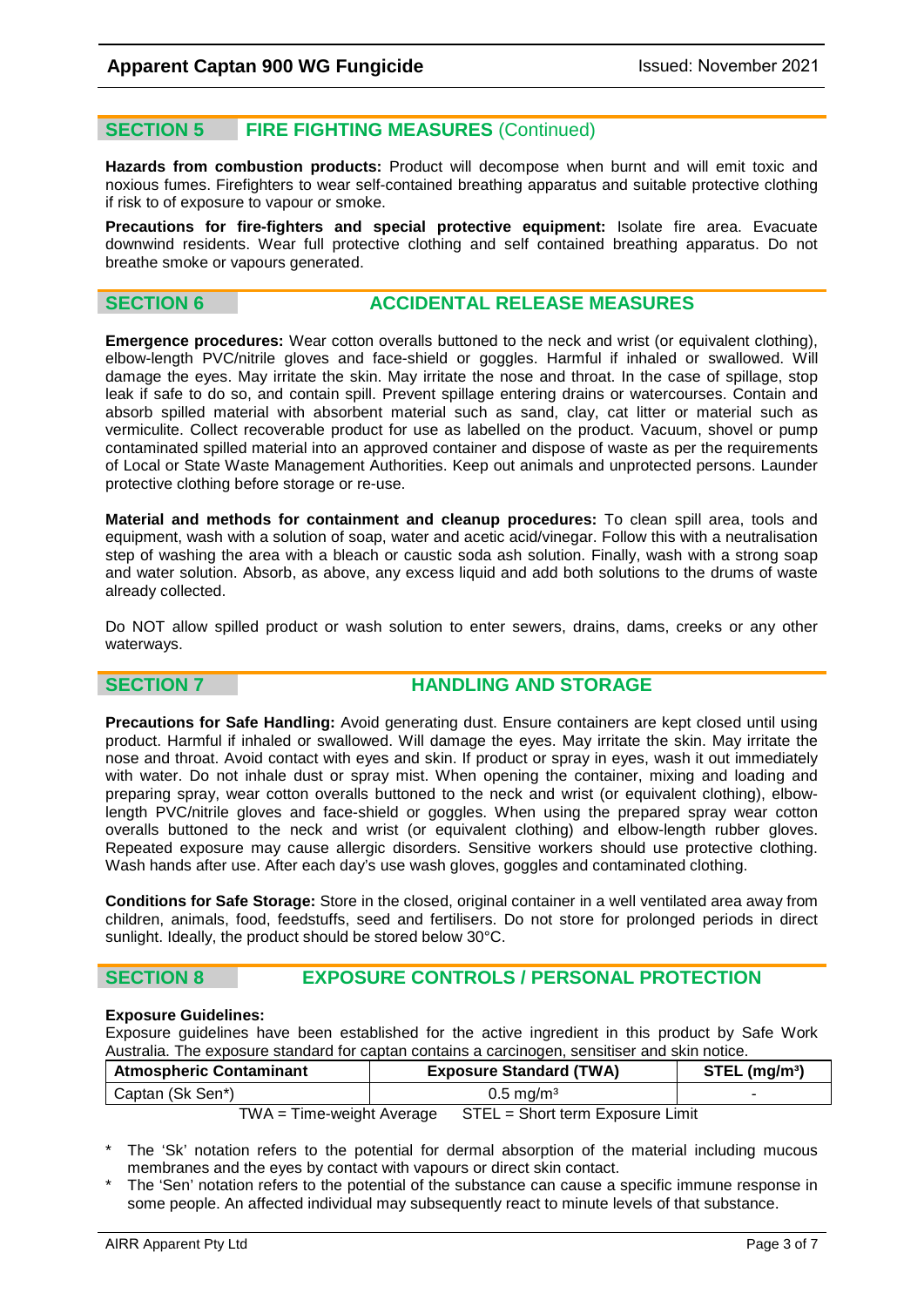### **SECTION 8 EXPOSURE CONTROLS / PERSONAL PROTECTION** (Continued)

CARCINOGEN CATEGORY NOTICE: Category 2 - Probable human carcinogen for which there is sufficient evidence to provide a strong presumption that human exposure might result in the development of cancer.

#### **Biological Limit Values:**

No biological limit allocated.

#### **Engineering Controls:**

Use in well ventilated area only. Use local exhaust at all process locations where spray may be emitted. Ventilate all transport vehicles prior to unloading. Keep containers closed when not in use

#### **Personal Protective Equipment (PPE):**

General: When opening the container, mixing and loading and preparing spray, wear cotton overalls buttoned to the neck and wrist (or equivalent clothing), elbow-length PVC/nitrile gloves and face-shield or goggles. When using the prepared spray wear cotton overalls buttoned to the neck and wrist (or equivalent clothing) and elbow-length rubber gloves. Repeated exposure may cause allergic disorders. Sensitive workers should use protective clothing. Wash hands after use. After each day's use wash gloves, goggles and contaminated clothing. Harmful if inhaled or swallowed. Will damage the eyes. May irritate the skin

Personal Hygiene: Clean water should be available for washing in case of eye or skin contamination. Wash skin before eating, drinking or smoking. Shower at the end of the workday.

#### **SECTION 9 PHYSICAL AND CHEMICAL PROPERTIES**

| Appearance:                 | Grey brown granules.                      |
|-----------------------------|-------------------------------------------|
| Odour:                      | Feint characteristic odour.               |
| <b>Boiling point:</b>       | No data.                                  |
| <b>Freezing point:</b>      | No data.                                  |
| <b>Specific Gravity:</b>    | No data.                                  |
| <b>Solubility in Water:</b> | Product disperses in water.               |
| pH:                         | No data.                                  |
| <b>Flammability:</b>        | No data.                                  |
| <b>Corrosive hazard:</b>    | Not corrosive.                            |
| Flashpoint (°C):            | Not available.                            |
| <b>Poisons Schedule:</b>    | This product is a Schedule 6 (S6) poison. |
| <b>Formulation Type:</b>    | Water dispersible Granule.                |

### **SECTION 10 STABILITY AND REACTIVITY**

**Chemical Stability:** Product is considered stable in ambient conditions for a period of at least 2 years after manufacture.

**Conditions to avoid:** Do not store for prolonged periods in direct sunlight.

**Incompatible materials:** Strong oxidising agents and strong alkalis.

**Hazardous decomposition products:** On burning will emit toxic fumes of carbon monoxide, carbon dioxide, hydrogen chloride, oxides of nitrogen and possibly thiophosgene.

**Hazardous reactions:** Will not polymerise.

#### **SECTION 11 TOXICOLOGICAL INFORMATION**

No specific data is available for this product as no toxicity tests have been conducted on this product. Information presented is our best judgement based on similar products and/or individual components. As with all products for which limited data is available, caution must be exercised through the use of protective equipment and handling procedures to minimise exposure.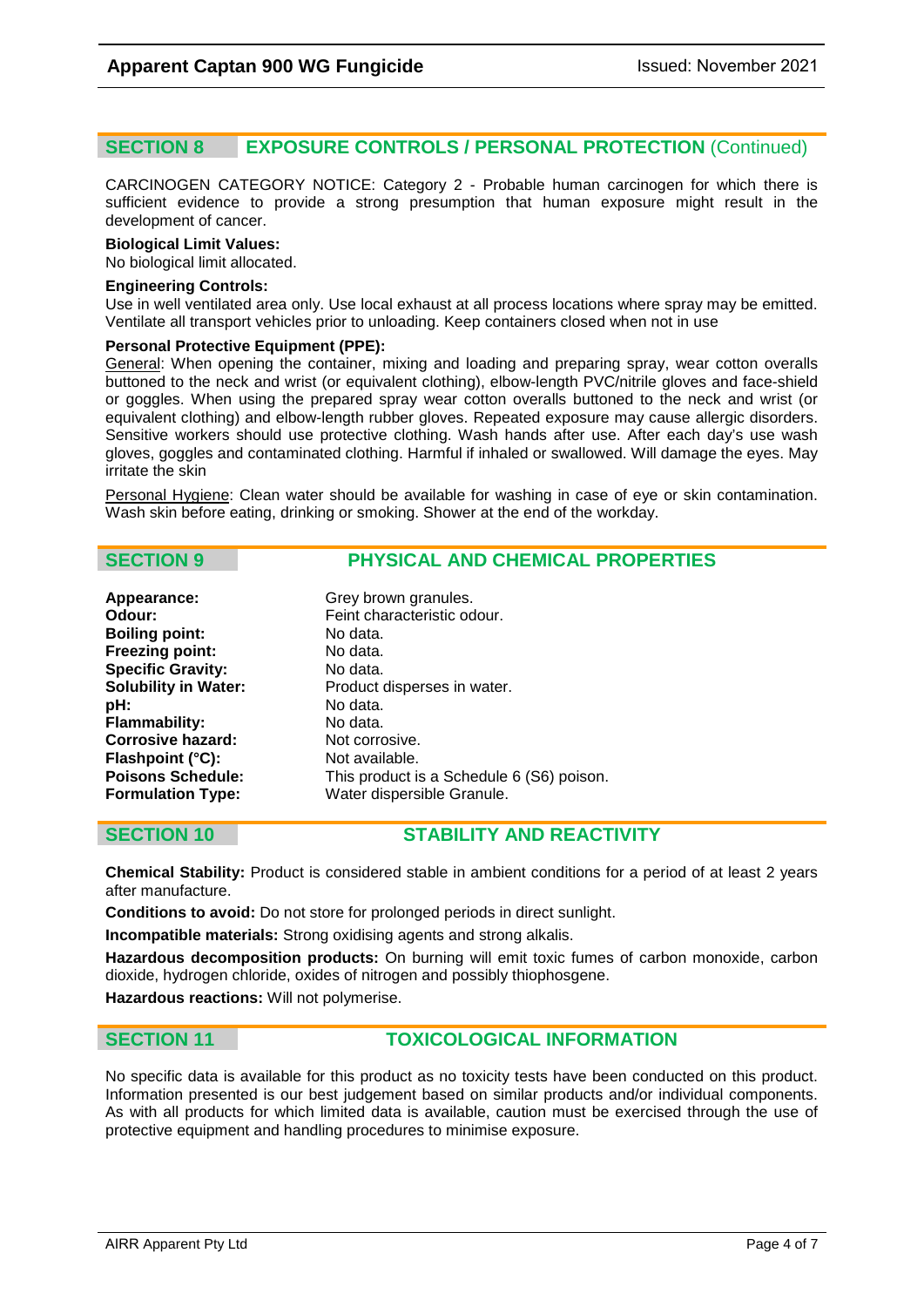### **SECTION 11 TOXICOLOGICAL INFORMATION** (Continued)

#### *Potential Health Effects:*

#### **ACUTE EFFECTS**

**Swallowed:** The acute oral toxicity LD<sub>50</sub> (rat) > 5000 mg/kg. Possible symptoms include nausea, vomiting and gastrointestinal discomfort and diarrhoea.

- **Eye:** Irritating to the eye. Symptoms include burning, itching, and tearing.
- **Skin:** The acute dermal toxicity LD<sub>50</sub> (rabbit) > 4000 mg/kg. Avoid skin contact. May cause skin irritation. Prolonged contact with the concentrate may result in absorption of Captan in harmful amounts. May cause sensitisation by prolonged skin contact.
- **Inhaled:** This product is toxic if inhaled. Acute inhalation LC<sub>50</sub> = 0.6 mg/L/4 hour. Breathing in high concentrations of dusts or aerosols of this material may cause headache, nausea, dizziness and weakness.

#### **Long Term Exposure:**

**Chronic toxicity:** Safe Work Australia has classified this product as a carcinogen of Category 2 - Probable human carcinogen for which there is sufficient evidence to provide a strong presumption that human exposure might result in the development of cancer.

*Reproductive effects:* Pregnant mice exposed by inhalation to high doses of Captan for 4 hours a day during days 6 to 15 of gestation showed significant mortality or weight loss. Foetal mortality accompanied these effects. Mice fed 50 mg/kg/day over three generations reproduced normally. Captan is unlikely to cause reproductive effects in humans at usual levels of exposure.

*Teratogenic effects:* Teratogenicity studies with rats, rabbits, hamsters, and dogs have given both negative and positive results. However, the weight of evidence suggests that Captan does not produce birth defects.

*Mutagenic effects:* Although Captan was mutagenic in some laboratory tests on isolated tissue cultures, the majority of evidence indicates that Captan is nonmutagenic.

### **SECTION 12 ECOLOGICAL INFORMATION**

**Environmental Toxicology:** Captan is highly toxic to fish. Toxicity to fish: Bluegill sunfish LC<sub>50</sub> (96 hr) 0.075 mg/L, Brook trout LC<sub>50</sub> (96 hr) 0.034 mg/L. Moderately toxic to aquatic invertebrates: *Daphnia magna* EC<sub>50</sub> (48 hr) 7 - 10 mg/L. Low toxicity to bees LD<sub>50</sub> = 91 µg/bee. Low toxicity to birds - mallard duck and pheasants  $LD_{50} > 5000$  mg/kg and Bobwhite quail  $LD_{50} = 2000 - 4000$  mg/kg.

**Environmental Fate:** Captan has a low persistence in soil, with a half-life of 1 to 10 days. Captan is rapidly degraded in near neutral water with half-lives of 23 to 54 hours - The effective residual life in water is 2 weeks. Captan has a low to moderate tendency to accumulate in living tissue - estimates of the bioconcentration factor range from 10 to 1000.

### **SECTION 13 DISPOSAL CONSIDERATIONS**

**Spills and Disposal:** Keep out animals and unprotected persons. Keep material out of streams and sewers. Dispose of drummed wastes, including decontamination solution, in accordance with the requirements of Local or State Waste Management Authorities. In rural areas contact ChemClear [http://www.chemclear.com.au](http://www.chemclear.com.au/) for help with collection of unwanted rural chemicals.

*Very dangerous to Fish*: Do NOT allow spilled product or wash solution to enter sewers, drains, dams, creeks or any other waterways.

**Disposal of empty containers:** Triple-rinse containers before disposal. Add rinsings to spray tank. Do not dispose of undiluted chemicals on site. If recycling, replace cap and return clean containers to recycler or designated collection point. If not recycling, break, crush, or puncture and deliver empty packaging to an approved waste management facility. If an approved waste management facility is not available, bury the empty packaging 500 mm below the surface in a disposal pit specifically marked and set up for this purpose, clear of waterways, desirable vegetation and tree roots, in compliance with relevant local, state or territory government regulations. Do not burn empty containers or product.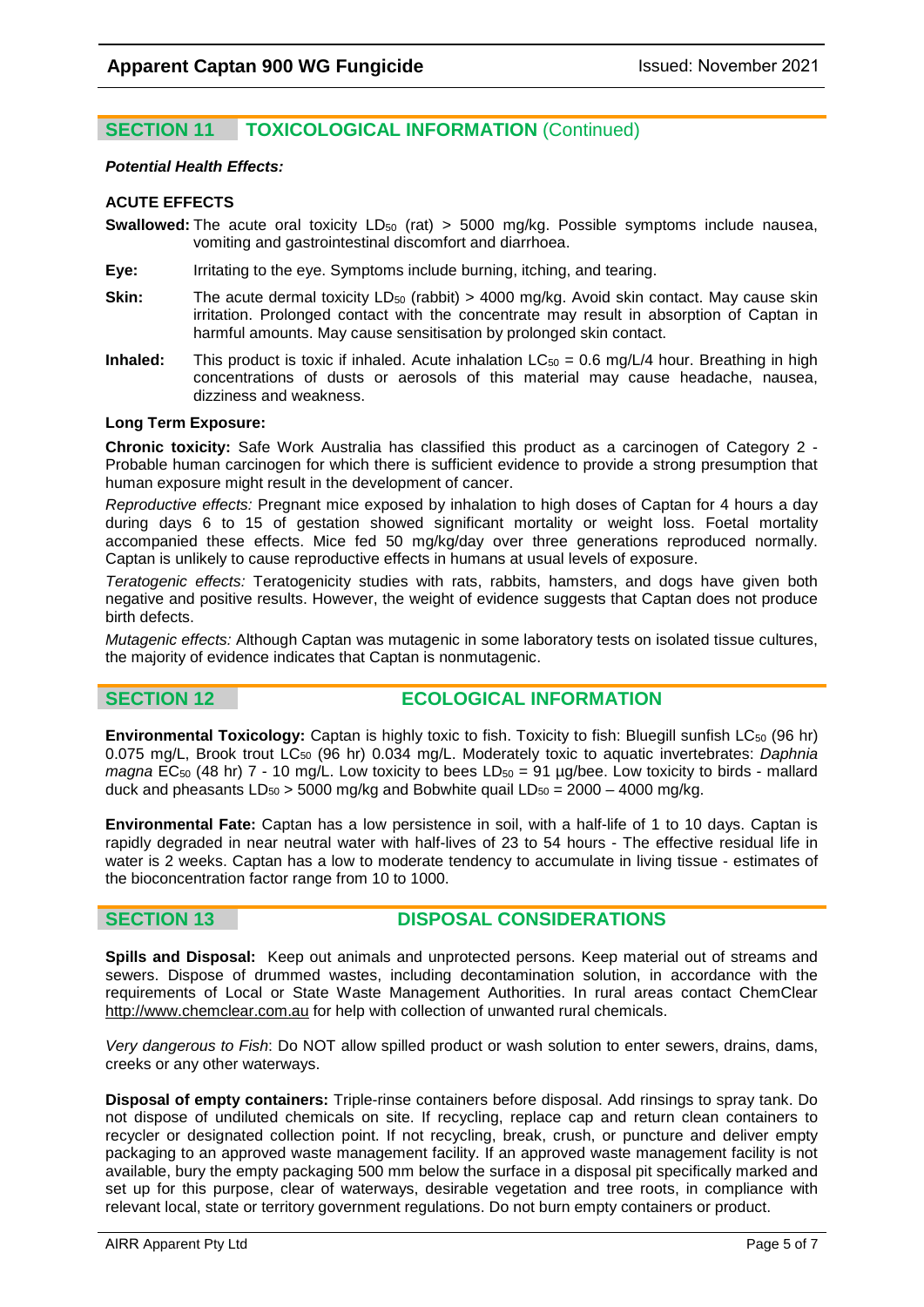#### **SECTION 13 DISPOSAL CONSIDERATIONS** (Continued)

drumMUSTER is the national program for the collection and recycling of empty, cleaned, non returnable crop production and on-farm animal health chemical containers. If the label on your container carries the drumMuster symbol, triple rinse the container, ring your local Council, and offer the container for collection in the program.

#### **SECTION 14 TRANSPORT INFORMATION**

**Road & Rail Transport:** is not classified as a Dangerous Goods under the Australian Code for the Transport of Dangerous Goods by Road and Rail in containers less than 3000 kilograms. (See special provision AU01). Bulk shipments should use UN 3077, as per below.

**Marine and Air Transport:** Apparent Captan 900 WG Fungicide is a Marine Pollutant according to International Maritime Dangerous Goods (IMDG) Code and the International Air Transport Association (IATA). If transporting by sea or air the following Dangerous Goods Classification applies:-

UN 3077, Class 9 (Miscellaneous Dangerous Goods), Packing Group III, Proper Shipping Name ENVIRONMENTALLY HAZARDOUS SUBSTANCE, SOLID, N.O.S. (Contains 90% Captan).

#### **SECTION 15 REGULATORY INFORMATION**

Under the Standard for Uniform Scheduling of Medicines and Poisons (SUSMP), this product is a Schedule 6 poison.

This product is registered with the Australian Pesticides and Veterinary Medicines Authority. APVMA number 68838.

This product is classified as a Hazardous Substance under the criteria of Safe Work Australia. Xn: Harmful, Xi: Irritant.

This product is not classified as a Dangerous Good according to the ADG Code for in packages 500 kg (L) or less; or in IBC's (refer to SP AU01). However, if transported by Air or Sea, this provision does not apply.

Requirements concerning special training:

Check State or Territory regulations that require people who use pesticides in their job or business to have training in the application of the materials.

#### **SECTION 16 OTHER INFORMATION**

Issue Date: 8 November 2021. Valid for 5 years till 8 November 2026. (5 year update).

Key to abbreviations and acronyms used in this SDS:

- ADG Code: Australian Dangerous Goods Code (for the transport of dangerous goods by Road and Rail).
- Ataxia: Inability to control the coordinate movements of the muscles.
- Carcinogen: An agent which is responsible for the formation of a cancer.<br>Endocrine: Relating to or denoting glands which secrete hormones or c
- Relating to or denoting glands which secrete hormones or other products directly into the blood.
- Genotoxic: Capable of causing damage to genetic material, such as DNA.<br>Mutagenic: Capable of inducing a genetic mutation in an organism.
- Capable of inducing a genetic mutation in an organism.
- Neurotoxicity: An adverse change in the structure or function of the nervous system.<br>LD<sub>50</sub>: Median Lethal Dose A statistically derived single dose of a subs
- Median Lethal Dose A statistically derived single dose of a substance that can be expected to cause death in 50% of dosed animals.
- Oedema: Accumulation of fluid in tissues.
- PPE: Personal protective equipment.
- Teratogen: An agent capable of causing abnormalities in a developing foetus.
- TWA: The Time Weighted Average airborne concentration over an eight-hour working day, for a five day working week over an entire working life.
- Safe Work Australia: Formally known as Australian Safety & Compensation Council (ASCC) which was formally known as the National Occupational Health & Safety Commission (NOHSC).